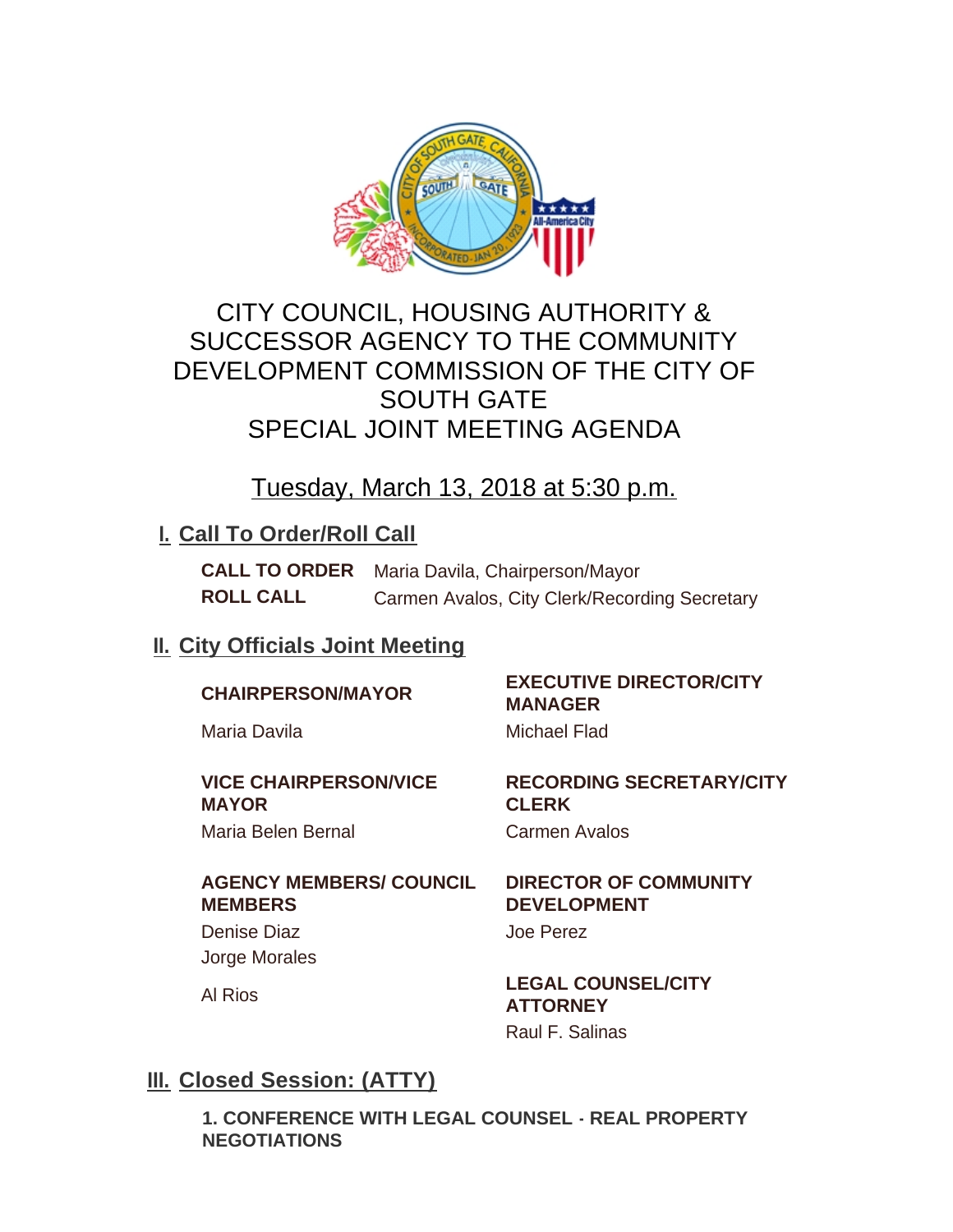Pursuant to Government Code Section 54956.8

a) Property APN: 6234-006-901 & 6234-006-903 Property Address: 10920 Garfield Place, South Gate, CA 90280 City Negotiator: Michael Flad, City Manager Negotiating with: Jim Hughes, Hughes Brother's Aircrafters, Inc Under Negotiation: Lease Agreement

b) Property APN: 6232-004-907 Property Address: 5821 Firestone Boulevard, South Gate, CA 90280 City Negotiator: Michael Flad, City Manager Negotiating with: Primestor Development, Inc. Under Negotiation: Terms of Sale

c) Property APN: 6204-025-039 Property Address: 9019 Long Beach Boulevard, South Gate, CA 90280 City Negotiator: Michael Flad, City Manager Negotiating with: Jon Ungvari Co. Trust Under Negotiation: Terms of Purchase

## **IV.** Open Session Agenda

#### **1. Report On Properties Transferred From The Former Community Development Commission**

The City Council/Successor Agency/Housing Authority Members will consider receiving and filing an update on the status and development potential for opportunity sites owned by the City of South Gate, the Successor Agency to the South Gate Community Development Commission, and the\ South Gate Housing Authority. (CD)

Documents:

ITEM 1 REPORT 03132018 SPECIAL.PDF

## **Adjournment V.**

I, Carmen Avalos, Secretary, certify that a true and correct copy of the foregoing Meeting Agenda was posted on March 8, 2018, at 8:00 a.m., as required by law.

Carmen Avalos, City Clerk

Materials related to an item on this Agenda submitted to the Housing Authority after distribution of the agenda packet are available for public inspection in the City Clerk's Office

> 8650 California Avenue, South Gate, California 90280 (323) 563-9510 \* fax (323) 563-5411 \* [www.cityofsouthgate.org](http://www.cityofsouthgate.org/)

In compliance with the American with Disabilities Act, if you need special assistance to participate in the Housing Authority Meetings, please contact the Office of the City Clerk.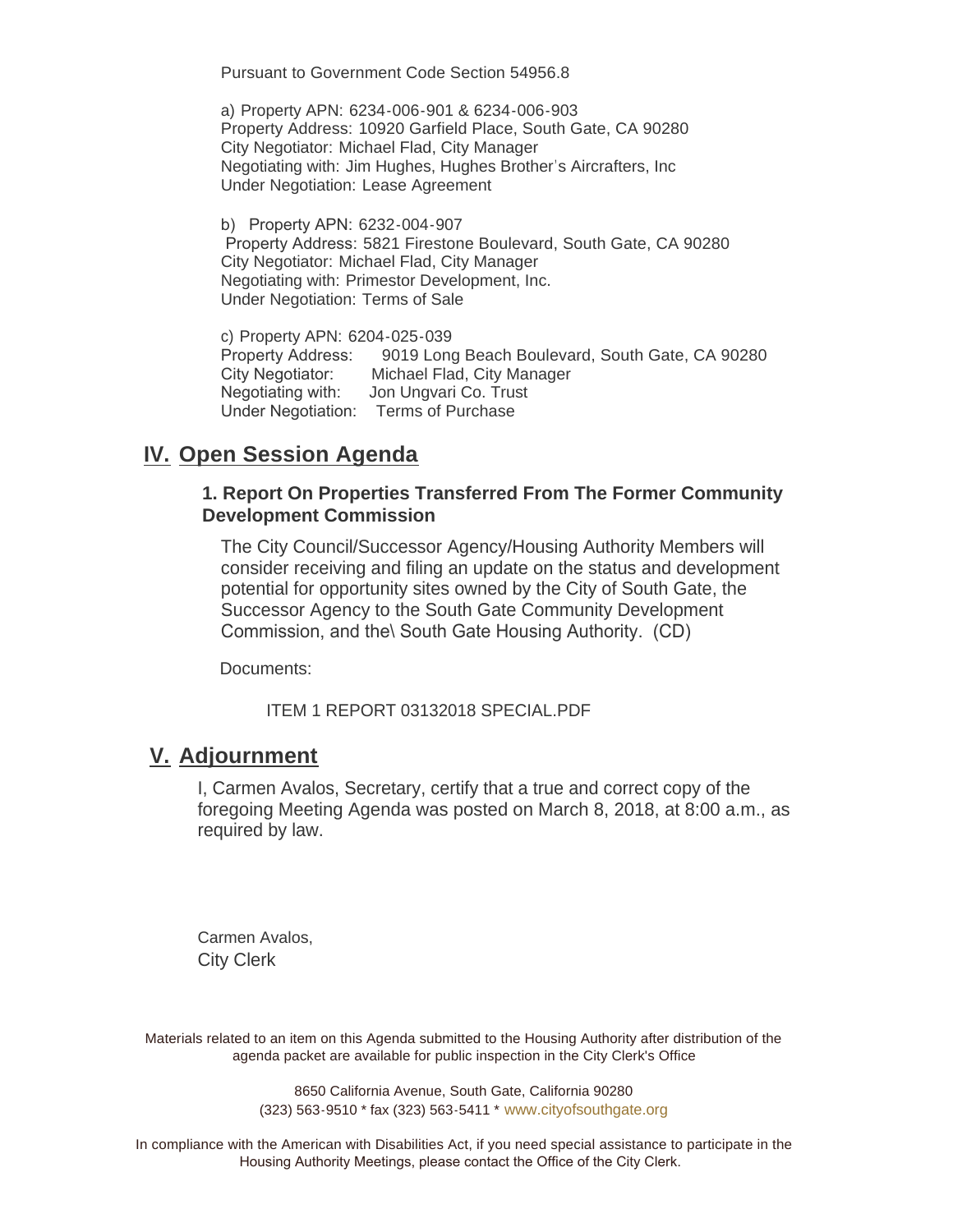Notification 48 hours prior to the Housing Authority Meeting will enable the City to make reasonable arrangements to assure accessibility.

Housing  $\mathcal{A}_\text{max}$  and  $\mathcal{A}_\text{max}$  contact the Office of the City Clerk.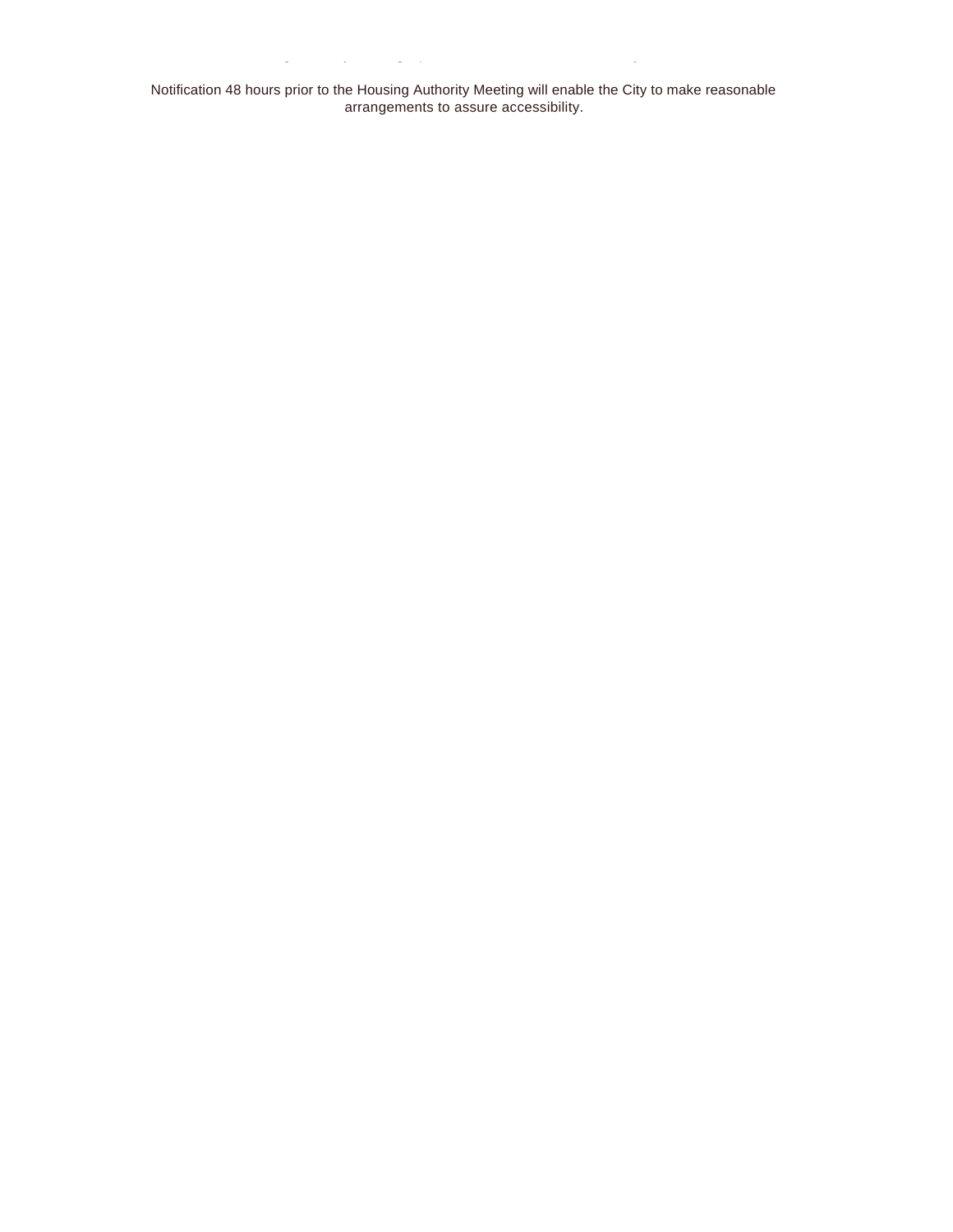# Item No. <sup>1</sup>

| <b>City of South Gate</b>                                                          |              |
|------------------------------------------------------------------------------------|--------------|
| CITY COUNCIL, SUCCESSOR AGENCY, AND HOUSING AUTHORITY                              |              |
| MAR 7<br>2018                                                                      |              |
| CITY OF SOUTH GATE<br>For the Special Meeting of: March 13, 2018                   |              |
| OFFICE OF THE CITY MANAGER<br><b>Originating Department: Community Development</b> |              |
| Department Head:<br>City Manager:                                                  |              |
|                                                                                    | Michael Flad |
| <b>'RTIES OWNED BY THE CI</b>                                                      |              |

SUCCESSOR AGENCY TO THE SOUTH GATE COMMUNITY DEVELOPMENT COMMISSION, AND SOUTH GATE HOUSING AUTHORITY

PURPOSE: To receive an update on properties owned by the City of South Gate, the Successor Agency to the South Gate Community Development Commission, and the South Gate Housing Authority.

RECOMMENDED ACTION: Receive and file update on the status and development potential for opportunity sites owned by the City of South Gate, the Successor Agency to the South Gate Community Development Commission, and the South Gate Housing Authority.

## FISCAL IMPACT: None.

ANALYSIS: A slide presentation will be provided at the March 13, 2018 meeting which gives an overview of properties owned by the City of South Gate, the Successor Agency to the South Gate Community Development Commission, and the South Gate Housing Authority. Particular emphasis will be given to those properties that were previously owned by the former South Gate Community Development Commission (former Redevelopment Agency) and have future development potential.

Provided below is a description of the properties that will be discussed:

## **Housing Authority Properties**

## 1. 9001 & 9015 Long Beach Boulevard (Vacant Property)

9001 Long Beach Boulevard is a 5,520-square foot vacant parcel and 9015 Long Beach Boulevard is a 10,565-square foot vacant parcel. The Authority is working with Habitat for Humanity on a proposal to construct an affordable housing development on this property.

## 2. 2703 Tweedy Boulevard/2 704 Nebraska Avenue (Amigos Market))

The 5,030 square foot property contains a 1,454 square foot, single-story building. The Authority rents this property to a mini-market (Amigos Market) and currently receives \$1,527 per month. The lease expires in 2022, with no extension options.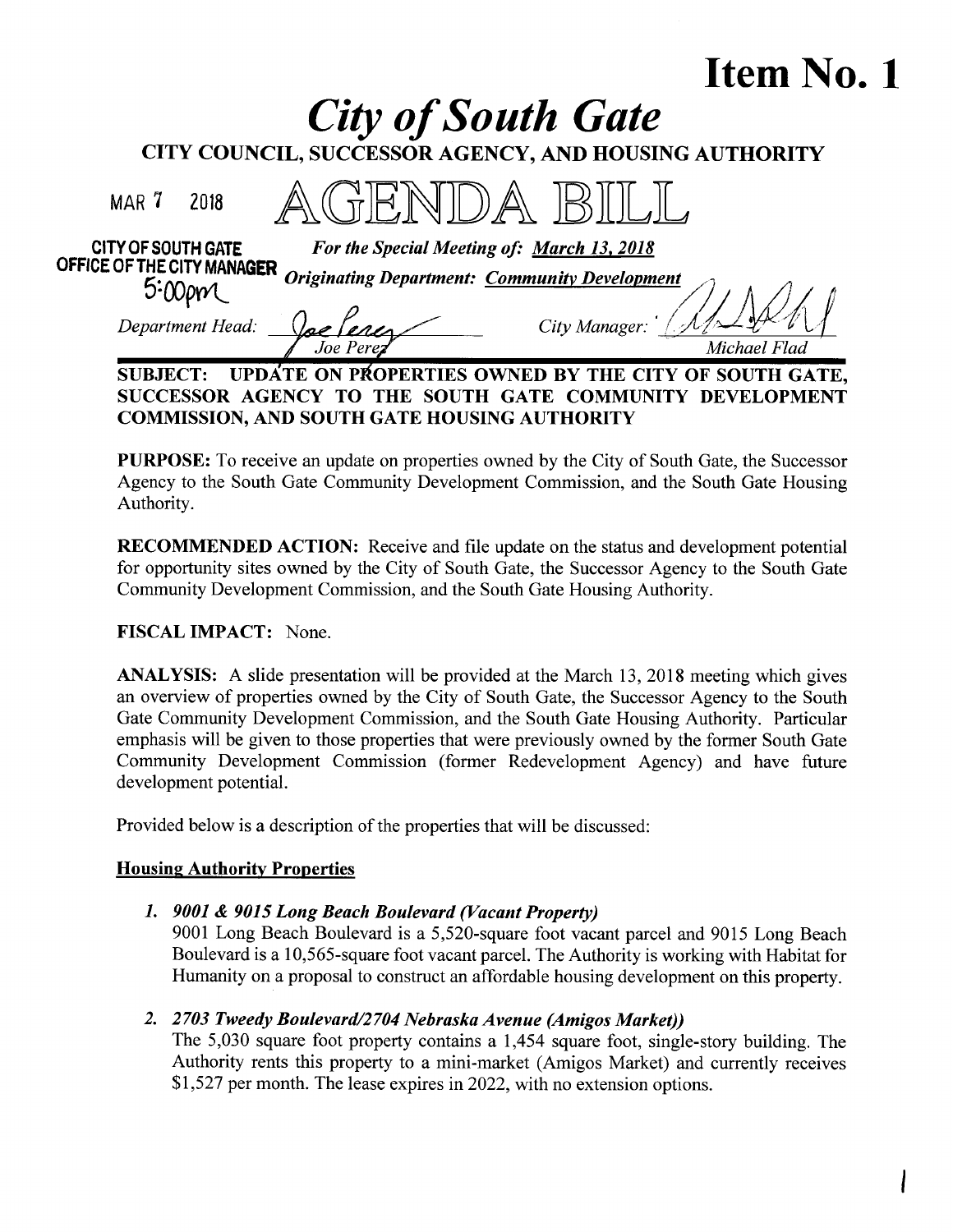#### 3. 3626 Tweedy Boulevard (Pedestrian Access)

The Authority demolished a building located on this property in 2013, leaving the property vacant. The property is now a pedestrian access way between commercial buildings (Dollar Tree and an insurance office).

#### Successor Agency Properties

The following properties are owned by the Successor Agency to the South Gate Community Development Commission, which was dissolved in 2012.

## 1. El Paseo Parking Lot

This property is a 30,439 square foot parking lot area on the interior of the El Paseo Shopping Center.

## 2. 7916 Long Beach Boulevard (GDS Institute)

This property consists of two lots, containing a combined 17,896 square feet. The site is being leased to the Helping Hands Center, which operates a vocational school by the name of GDS Institute.

## 3. 3500 Tweedy Boulevard (Parking Lot)

This is a parking lot for the South Gate Senior Plaza, which is an affordable housing project.

## City of South Gate Properties

The City currently owns 105 properties. The following is a description of properties transferred to the City as a result of the dissolution of the former redevelopment agency, as well as one City vacant property located on Garfield Place that was not part of the redevelopment dissolution but has potential to be activated.

## 1. 9200 State Street (Parking Lot)

This site is the Westside Community Resources Center and is approximately 30,000 square feet in size. The property is being leased to a non-profit organization called Human Services Association, which operates public programs such as pre-school, family counseling and tutoring programs.

## 2. City Hall Parking Lot

This site is approximately 17, 800 square feet in size and located on the southwest corner of San Antonio and Seaborg Way.

## 3. Main and Garfield Parking Lot

This site is approximately 6,500 square feet in size and provides public parking for nearby commercial uses.

## 4. 5821 Firestone Boulevard (Parking Lot)

This 20,038 square foot site is located in the South Gate Towne Shopping Center located on the north side of Firestone Boulevard, just east of Garfield Avenue. The site provides public parking for nearby restaurants.